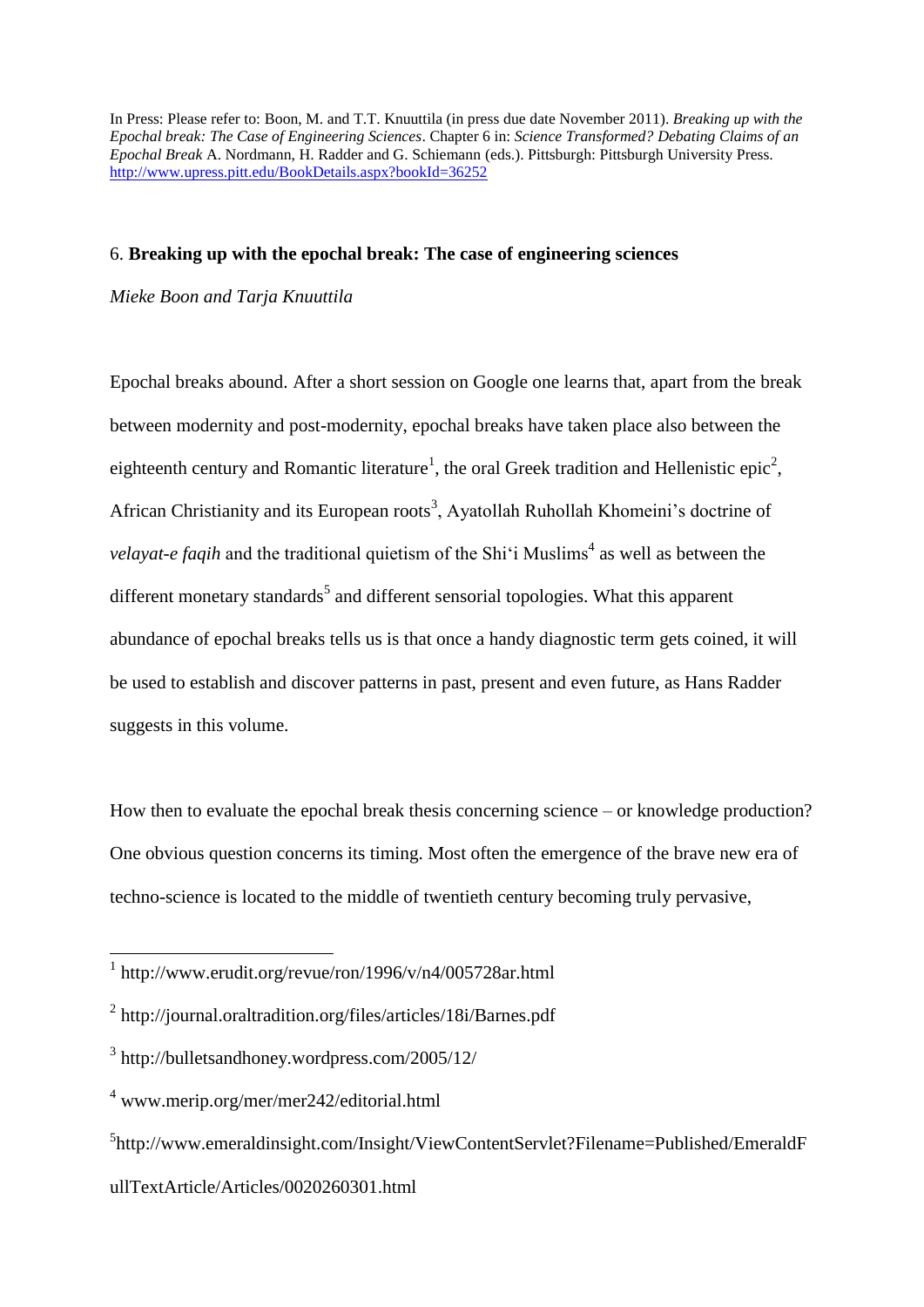however, first since the eighties – a view with which Alfred Nordmann seems to agree. Gregor Schieman, in turn – and to our mind rather plausibly – argues that the transformation of science started already in the nineteenth century along with the development of "realityshaping technologies". $6$ 

Instead of taking the phenomenon of epochal break at face value and then arguing whether or not it took place and if so, when, we take another route. We do not wish to engage in any large-scale historical argument but rather to critically examine the distinctions between representation and intervening, and basic and applied science that seem to be crucial to the ―notion‖ of epochal break – at least as it is suggested by Mode 2 literature. According to it, the epochal break between the two modes of research is seen as a break away from the theoretical, understanding-providing basic science towards interventional science taking place in the "context of application". As such, the epochal break, at least when it comes to scientific knowledge production, seems to reify those distinctions that have been criticized by the recent practice-oriented studies both in science and technology studies and in the philosophy of science.

In what follows we will study whether the aforementioned distinctions are tenable from the perspective of modeling in engineering sciences, which should provide the prime example of emerging techno-science. We will argue that scientific modeling cuts interestingly across the two distinctions  $-$  i.e. 'representing versus intervening' and 'basic versus applied'  $-$  thus challenging the basis of the epochal break thesis. Having found the basic distinctions on

 $6$  However, this way of doing science emerged already when scientists started to use instruments in their experiments, that is, earlier than what Schieman claims (see also Radder in this volume).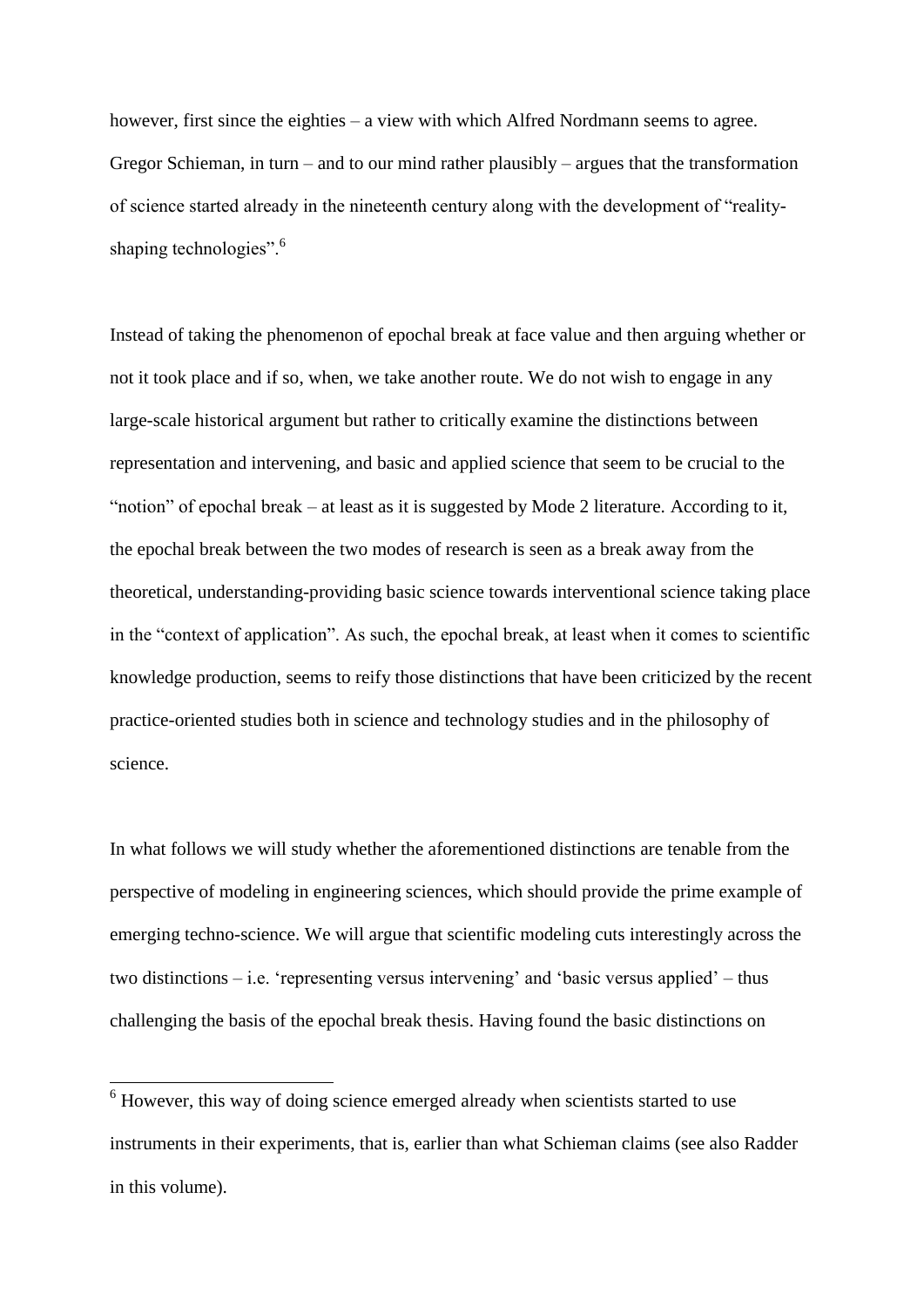which the epochal break thesis rests untenable, at least when it comes to scientific practice, we will ask what is in fact established by the epochal break-talk.

# **Breaking up the divide between representing and intervening**

In *Representing and Intervening* (1983) Ian Hacking claims:

Realism and anti-realism scurry about, trying to latch on to something in the nature of representation that will vanquish the other. There is nothing there. That is why I turn from representing to intervening. (145)

Statements like this have been taken to intimate that there is a fundamental divide between representation and intervention, the former intending to depict the world truthfully and the latter to manipulate things and shape the world. We propose, however, a different reading of Hacking. Namely, his claim that "there is nothing there" in the nature of representation hints to a more subtle stand concerning representation. Maybe there is nothing there *in our established notion of representation* that can accomplish what is expected from it. Thus taking a cue from Hacking we suggest that the representational idiom does not describe adequately our actual theoretical practices, which instead of trying to accurately represent the world, are more tuned to our active engagement with the world than what is customarily supposed.

This entanglement of representing and intervening is particularly significant for understanding scientific research in the context of technological applications. As we will show later, a distinction can be made between *engineering sciences*, which primarily aim at scientific modeling, and *engineering*, which is more directly concerned with creating, producing, improving, controlling, or designing various devices and materials. Yet, no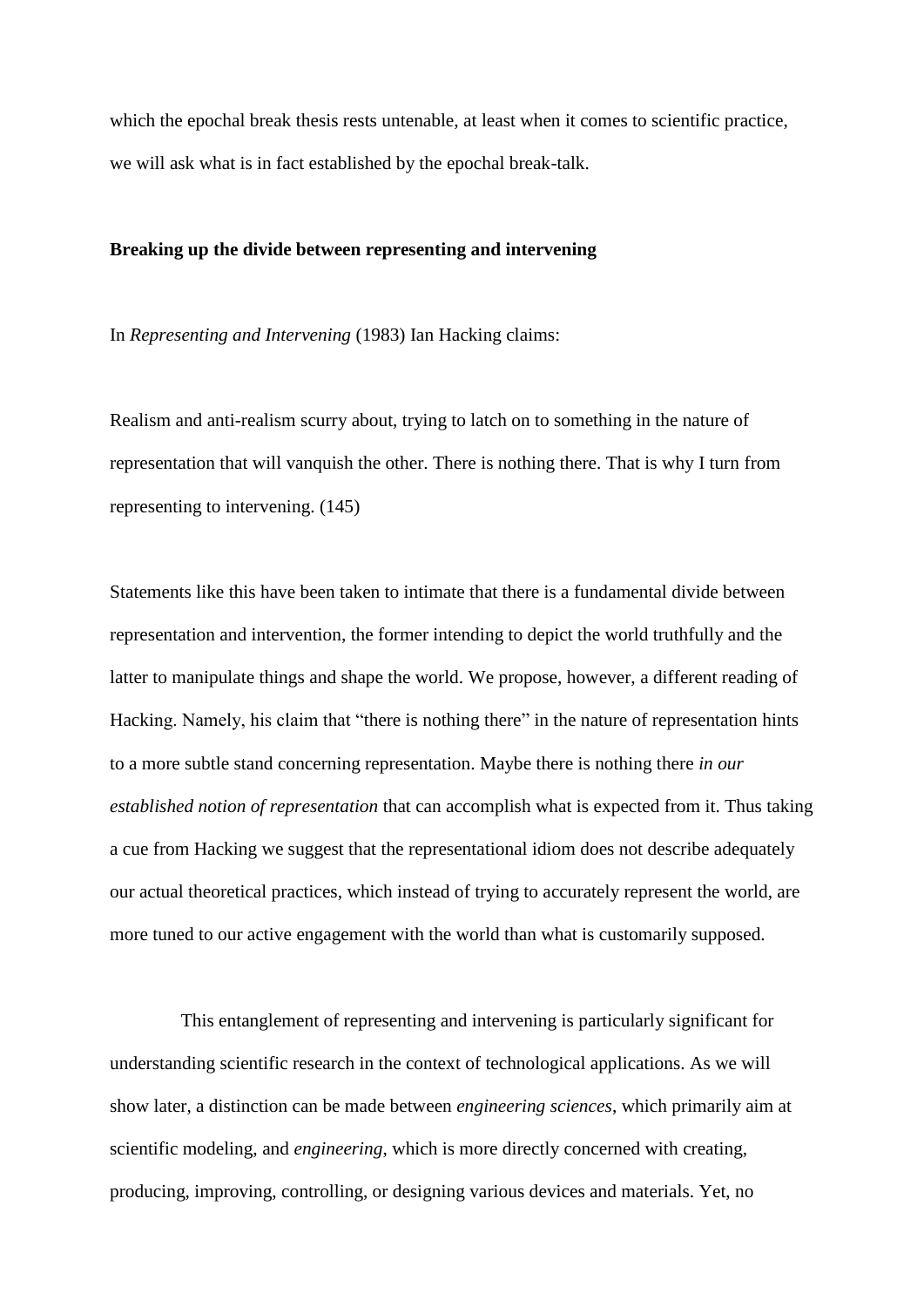techno-scientific fusion of representation and technical intervention needs to follow from rejecting the customary representational idiom. But before going into this, let us first visit the recent discussion on representation and modeling which testifies to a certain intellectual insolvency concerning the traditional representational paradigm *even* when it comes to the socalled basic science.

If we are to believe the philosophers of science, the link between models and representation is as intimate as coming close to a conceptual one. Philosophers have generally agreed that models are essentially representations and as such "models of" some real target systems. Yet the accounts given of the representational character of models differ widely.

The recent pragmatist approach to representation (e.g. Bailer-Jones 2003, Suárez 2004, 2010; Giere 2004, 2009) could be seen as a critique of the structuralist notion that is part and parcel of the semantic conception, which up until recently has been the most widely held view on models. The semantic conception provides a straightforward answer to the question of how models give us knowledge of the world: they specify structures that are posited as possible representations of either the observable phenomena or, even more ambitiously, the underlying structures of the real target systems. Thus, according to the semantic view, the structure specified by a model represents its target system if it is either structurally isomorphic or somehow similar to it. (e.g., van Fraassen 1980; French and Ladyman 1999; Giere 1988). The pragmatist critics of the semantic conception have argued, rather conclusively, that the structuralist notion of representation does not satisfy the formal and other criteria we might want to affirm of representation (see e.g., Suárez 2003; Frigg 2003). The problem can be located to the attempt to find such properties both from the representational vehicle (the model) and the real object (the target system) by virtue of which a representational relationship can be established between a model and its target object.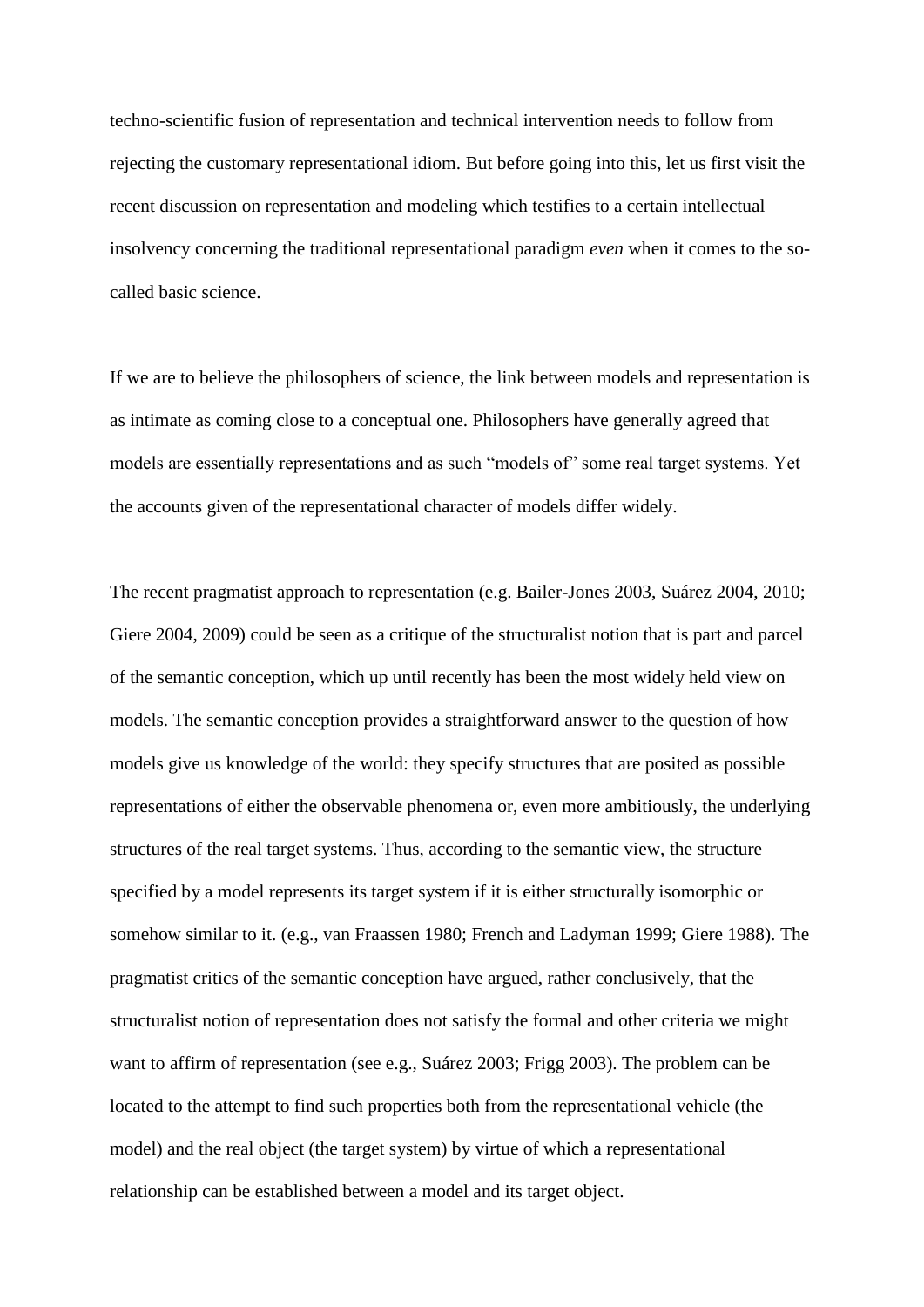So far, despite the numerous trials, no such even nearly adequate solution to the aforementioned general philosophical puzzle concerning representation has been presented. Hence the continued referral to representation as a putative explanatory concept seems to be philosophically unfounded. The pragmatist alternative is to circumvent the traditional problem by making representational relationship an accomplishment of representation-users. Consequently, what is common among pragmatic approaches is the focus on the intentional activity of representation users and the denial that representation may be based only on the respective properties of the representative vehicle and its target object. However, if representation is primarily grounded in the specific goals and the representing activity of humans as opposed to the properties of the representative vehicle and its target, nothing very substantial can be said about it in general (cf. Giere 2004, Suárez 2004).

Thus one largely ignored consequence of the pragmatic accounts of representation is the way they have emptied the concept of representation from much of its explanatory value. As a result, we are also deprived of an explanation of the epistemic value of models, too – that is, if we want to attribute it to representation. Consequently, Hacking can be read as not suggesting a turn away from representation but rather realizing that representation cannot accomplish what it is supposed to establish. If this were the case, how should one, then, approach the epistemic value of models? One obvious way out of this problem is not to attribute the knowledge-bearing properties of models to representation *alone*.

Interestingly, largely apart from the very interest in the topic of representation, a new discussion on models has emerged that loosens the epistemic value of models (at least partly) from representation and considers them as independent objects. The idea of models as independents objects or entities has been expressed by several recent authors in various ways.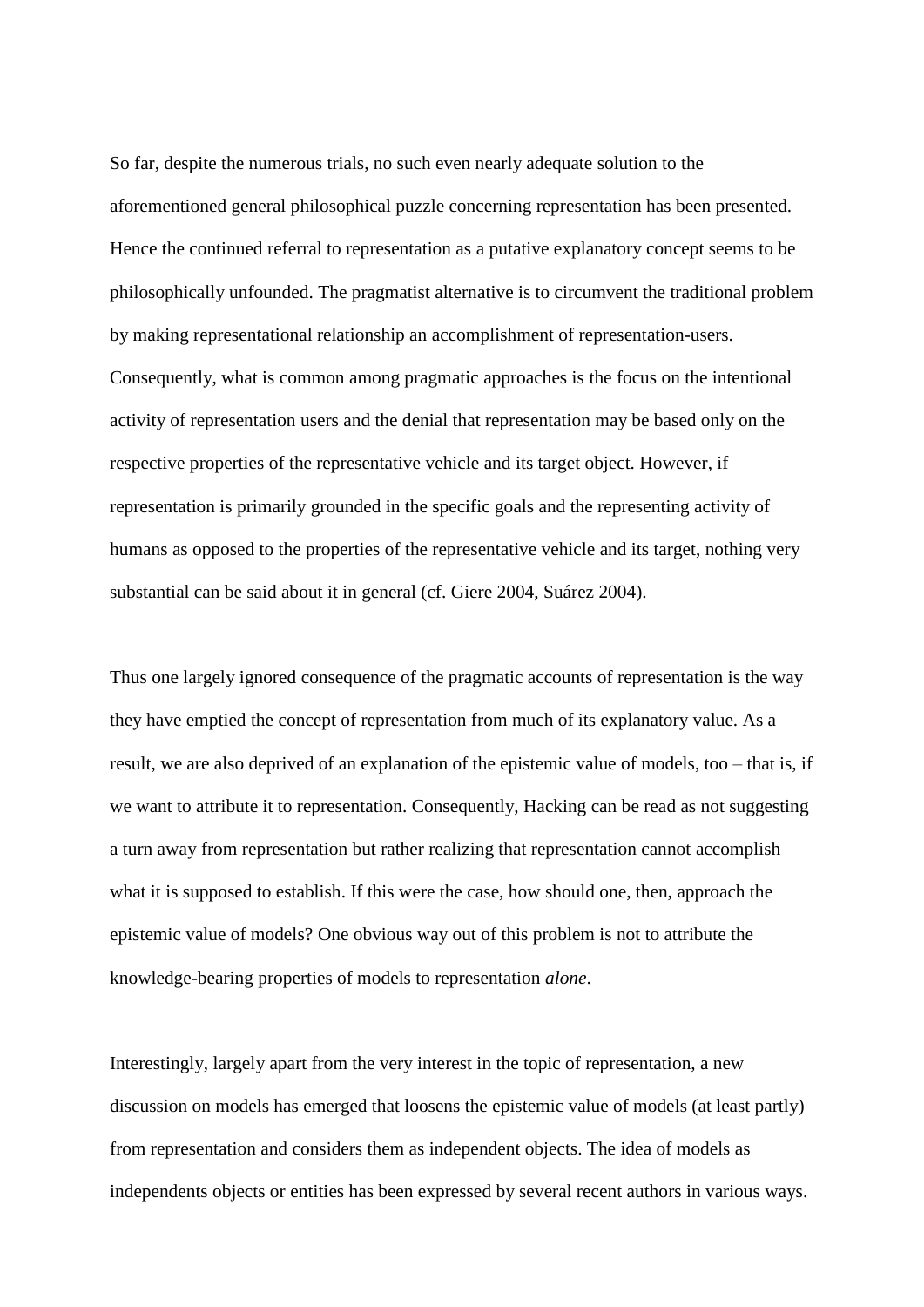Morrison (1999) and Morrison and Morgan (1999) have considered models as *autonomous agents* which are through their construction partially independent from theory and data. Weisberg (2007) and Godfrey-Smith (2006) in turn argue that models should be considered as independent entities in the sense of not representing any definite real target systems. According to them modeling can be viewed as a specific theoretical practice of its own that can be characterized through the procedures of *indirect representation and analysis*. With indirect representation they refer to the way modelers construct simple, ideal model systems to which only a few properties are attributed, instead of striving to represent some real target systems directly.

How are, then, models as independent objects able to give us knowledge? Morrison and Morgan as well as Godfrey-Smith and Weisberg refer back to the notion of representation. But invoking representation would once again bring in the riddle of representation. In contrast, what we find the most important point in viewing models as independent things is that it enables us to appreciate their functional characteristics.

Considering models from the functional perspective requires one to address them as *concrete objects* that are constructed in view of certain *epistemic purposes* and whose cognitive value derives largely from our *interaction* with them (Knuuttila and Merz, 2009). Consequently, models can be considered as multifunctional *epistemic tools* (Knuuttila 2005, Knuuttila and Voutilainen 2003, Boon and Knuuttila 2009, Knuuttila and Boon forthcoming). From this perspective also the material embodiment of a model is of epistemic importance: the concrete representational means through which a model is achieved gives it the spatial and temporal cohesion that enables its manipulability. This also applies to so-called abstract models: when working with them we typically construct and manipulate external representational means such as diagrams or equations. Herein lays also the rationale for comparing models to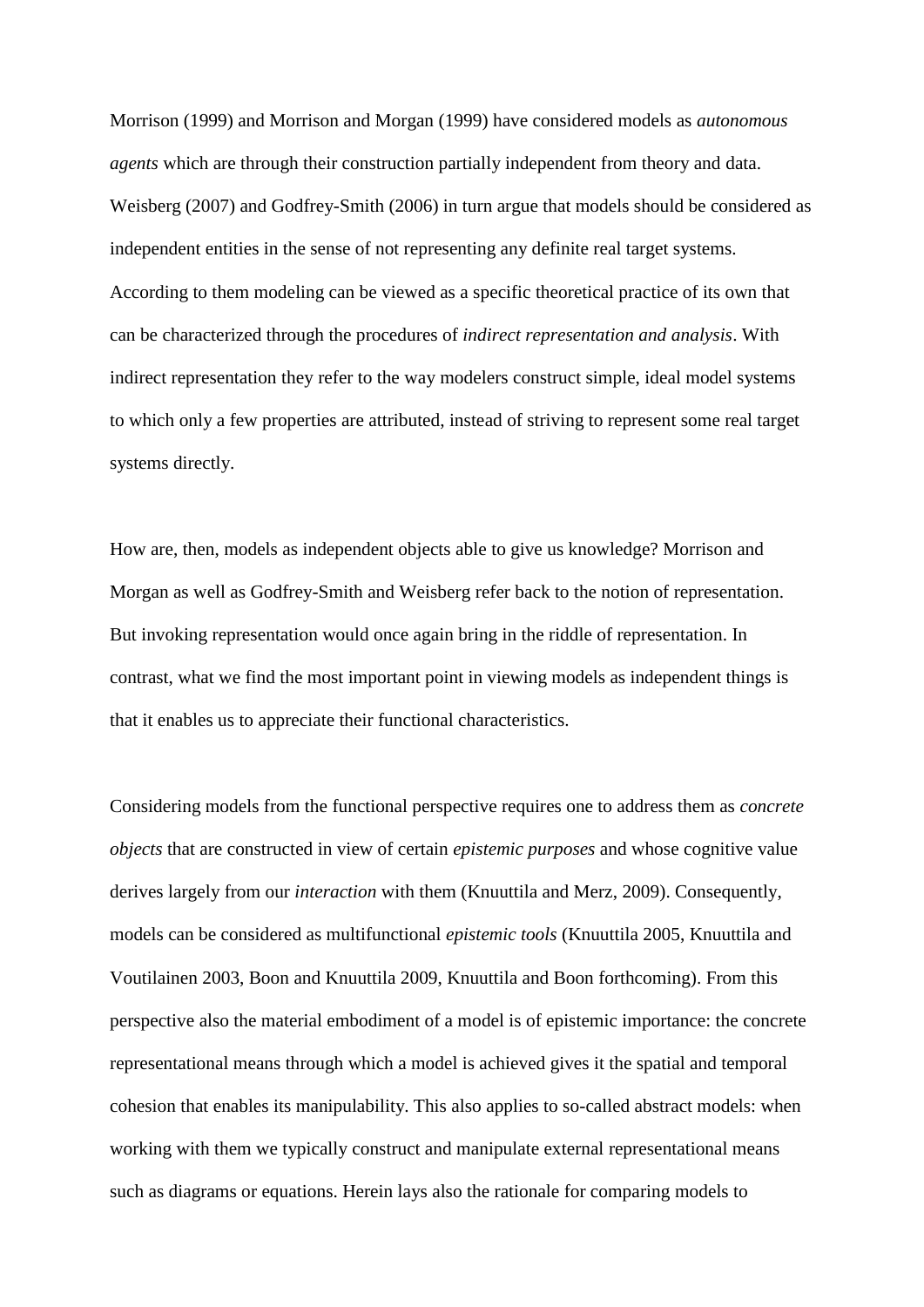experiments: in devising models we construct self-contained artificial systems through which we can make our theoretical conjectures conceivable, articulated and workable.

Indeed, it is rather paradoxical that the representational view on models actually abstracts away from the actual representational tools with which models are constructed. Assuming that theoretical activity seeks to depict the world *as it is,* it presupposes that we already knew what to represent and how – having also the appropriate means at hand for doing that. But the very point of representing (be it a model, piece of text, or some visualization produced by an inscription device) is to find out more about the phenomenon of interest and it is more often than not guided by the available representational means (linguistic, pictorial, mathematical and diagrammatical), computational templates and modeling methods at hand, not to mention the new media, such as computers. Models are artifacts, tools for articulating, finding out and bringing about rather than depicting the world truthfully.

It is important to note that the representational means used by sciences have different characteristic limitations and affordances; one can express different kinds of content with symbols than with pictures, for example. It is already a cognitive achievement to be able to express any hypothetical mechanism, structure or phenomenon of interest in terms of some representational means. Such articulation enables further theoretical findings as well as new experimental set-ups, but it also imposes its own limitations on what can be done with a certain model. Yet the constraints built into a model also enable: As the real world is just too complex to study as such, models simplify or modify the problems scientists deal with. Thus, modelers typically proceed by turning the constraints (e.g., the specific model assumptions) built into the model into affordances; one devises the model in such a way that one can gain understanding and draw inferences from using or "manipulating" it. This feature of models is linked to another characteristic of them: especially theoretical models do importantly depict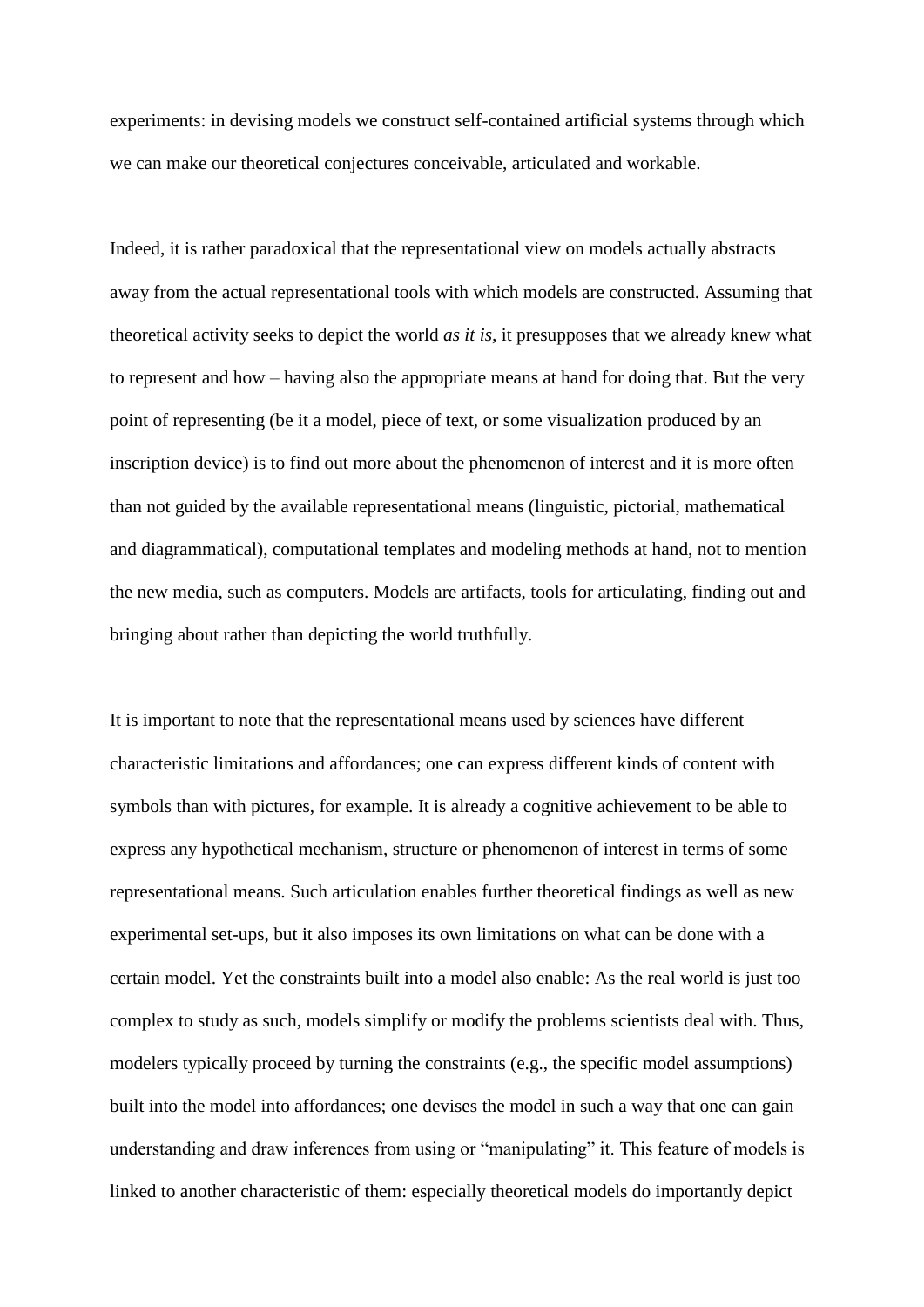the possible and not just the actual. They are rather driven by pending scientific problems and questions than by the attempt to depict some real target system as accurately as possible.

We thus suggest that we typically learn from models by interacting with them, that is by building them, and trying out different things with them — which in turn explains why models are regularly valued for their *performance* and their *results* or *output*. From the functional perspective, rather than trying to represent some selected aspects of a given target system, modelers often proceed in a roundabout way, seeking to build hypothetical model systems in the light of their anticipated results or of certain general features of phenomena they are supposed to *bring about*. If a model gives us the expected results or replicates some features of the phenomenon, it provides an interesting starting point for further theoretical and experimental conjectures. The purposes the model is constructed for and the computability considerations often override in modeling the goal of realistic representation. Consequently, the very peculiarity of scientific modeling lies in its strategy of accounting for kinds of phenomena through the detour of constructing artificial entities in view of some scientific questions keeping simultaneously in mind such pragmatic constraints as their tractability (see Humphreys 2004).

It seems to us that this kind of conception of modeling fits especially well the engineering sciences because of their practical problem-orientation. The models in the engineering sciences are *not* first and foremost considered as accurate representations of some target systems, but rather as epistemic tools to find out how to produce, control, intervene -- or to prevent some properties of materials or behavior of processes and devices. Consequently, engineering *scientists* build models for the purposes of imagining and reasoning about how to improve the performance of the devices, processes or materials of interest. These models involve imaginable properties and processes, and they incorporate measurable physical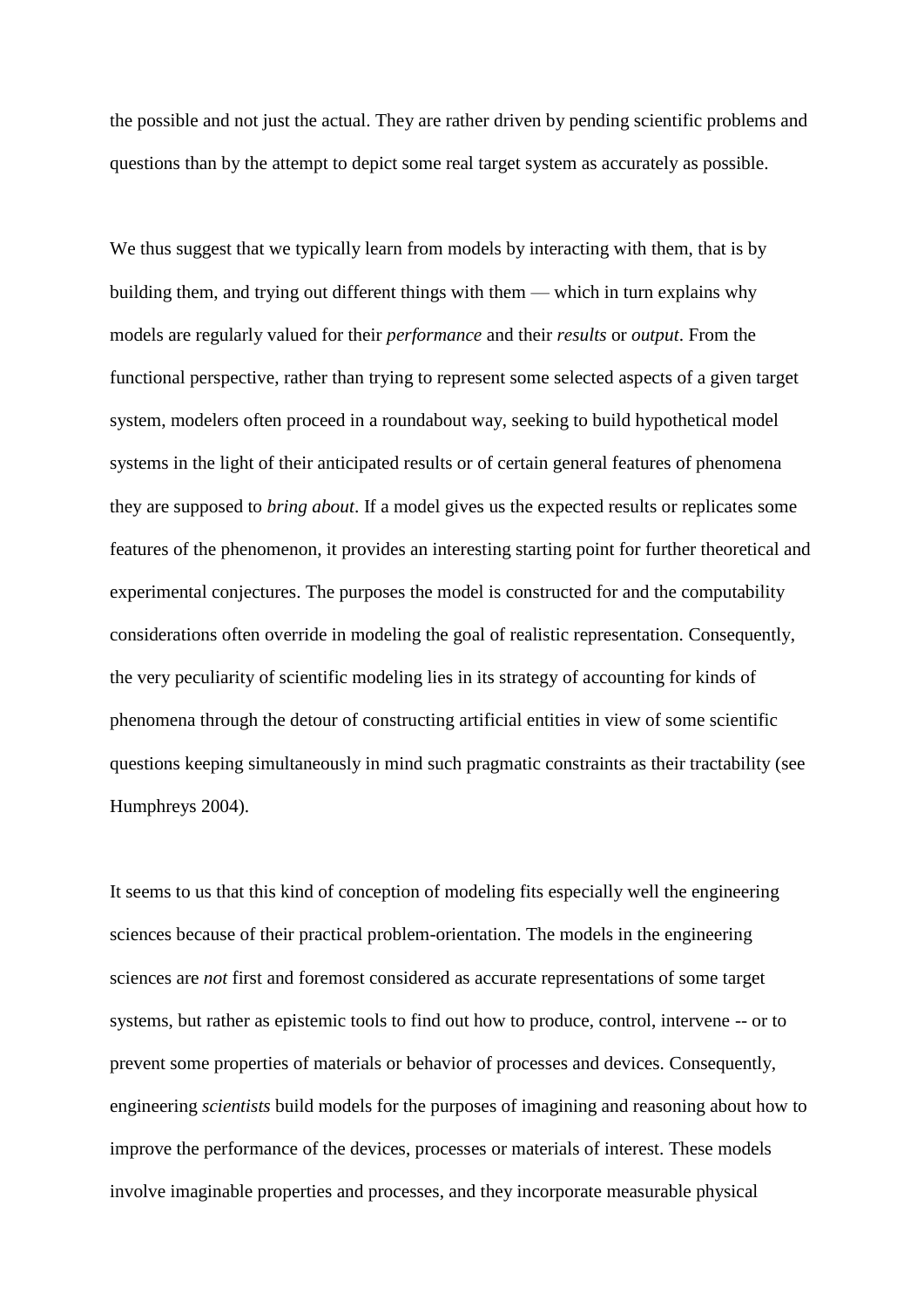variables and parameters (e.g. in the case of chemical engineering chemical concentrations, flow rates, temperature, and properties of materials such as diffusion, viscosity, density). Often, these models also incorporate dimensions of typical configurations of certain devices (cf. Boon and Knuuttila, 2009).

Yet studying the modeling practice in engineering sciences should make it clear that although engineering sciences can be distinguished from engineering – thus not supporting any wholesale claim for techno-science – conceiving engineering sciences as basic research that provides theories that are then applied in concrete engineering tasks gives too simplified a picture of what happens in both domains. This simplified picture is of course what is to be expected if models are considered as truthful theoretical representations of the world. Then it is possible to assume that the success of their possible applications is due their ability to depict the world truthfully (see Carrier in this volume). We believe instead that models produced in engineering science are not simply applied in engineering, but used as epistemic tools. If we were to believe that models have the ability to be applied because they represent a target system accurately, it is often unclear which target system they seek to depict, especially in the context of engineering sciences. The devices, processes, or materials do not yet exist, but must be created, i.e., are designed by using models as epistemic tools. Models, on this account, allow for reasoning about (possible) interventions with the world, for instance about how to generate a material property, how to make an efficient process, or how to avoid an undesirable phenomenon in a device.

### **Breaking up the divide between basic and applied**

The way the Mode 2 argumentation appears to rely on the already dated contrast between theoretical representation and intervening in the world makes us doubt the epochal break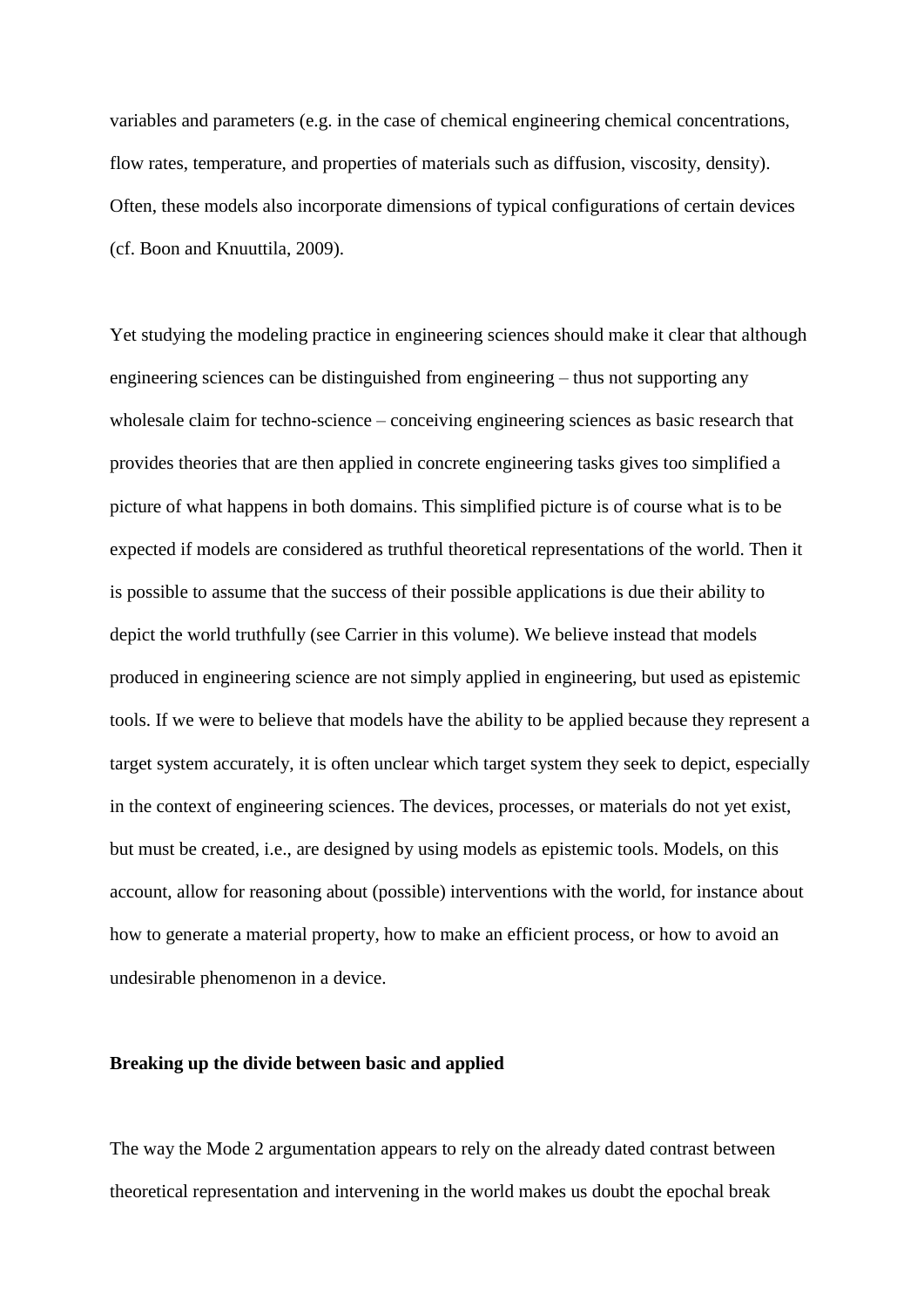thesis concerning science already on philosophical grounds. What is more, we question also empirically whether any epochal break has taken place in how scientific research is actually done (cf. Gibbons et. al. 1994, Nowotny et. al. 2003). We do not deny that there have been major institutional changes, or that there are important sociological aspects to the process of knowledge production. Neither do we doubt that political ideas on the role of science have changed in the last few decades. What we are critical about is the suggestion of Mode 2 theorists that there has been a fundamental change within scientific practices regarding their goals, scientific methodologies and epistemic criteria, i.e., to how scientists think and write, and to the academic standards of good scientific research. In contrast, it seems to us that the way in which scientific theory is taught and used, the way in which experiments are designed, and the structure and content of scientific papers has been amazingly stable.

The break between knowledge production by theory (Mode 1) and by application (Mode 2) is largely justified by another distinction, which is rather inconspicuously intertwined with the divide between representing and intervening, as we have already hinted at. Namely, Mode 2 literature presupposes that a clear distinction can be made between *basic* scientific research, which produces theories that meet academic standards, and *applied* scientific research, which produces knowledge that is highly context-dependent and that does not meet the classical epistemic criteria, but instead, solves problems. The epochal break thesis is founded on this divide. In a similar vein Carrier and Nordmann (2006) claim that in present scientific research a markedly technological orientation can be observed that has had a significant impact on the goals and methodology of science. Theoretical representation is shifted to the background as scientific research focuses on useful properties and options for intervention. Rather than understanding nature, scientific research aims at shaping it. Again, it seems to us that this apparent change of orientation exhibits a change in how scientists justify their research but not in how scientific research is actually carried out. Indeed, this can be noticed in current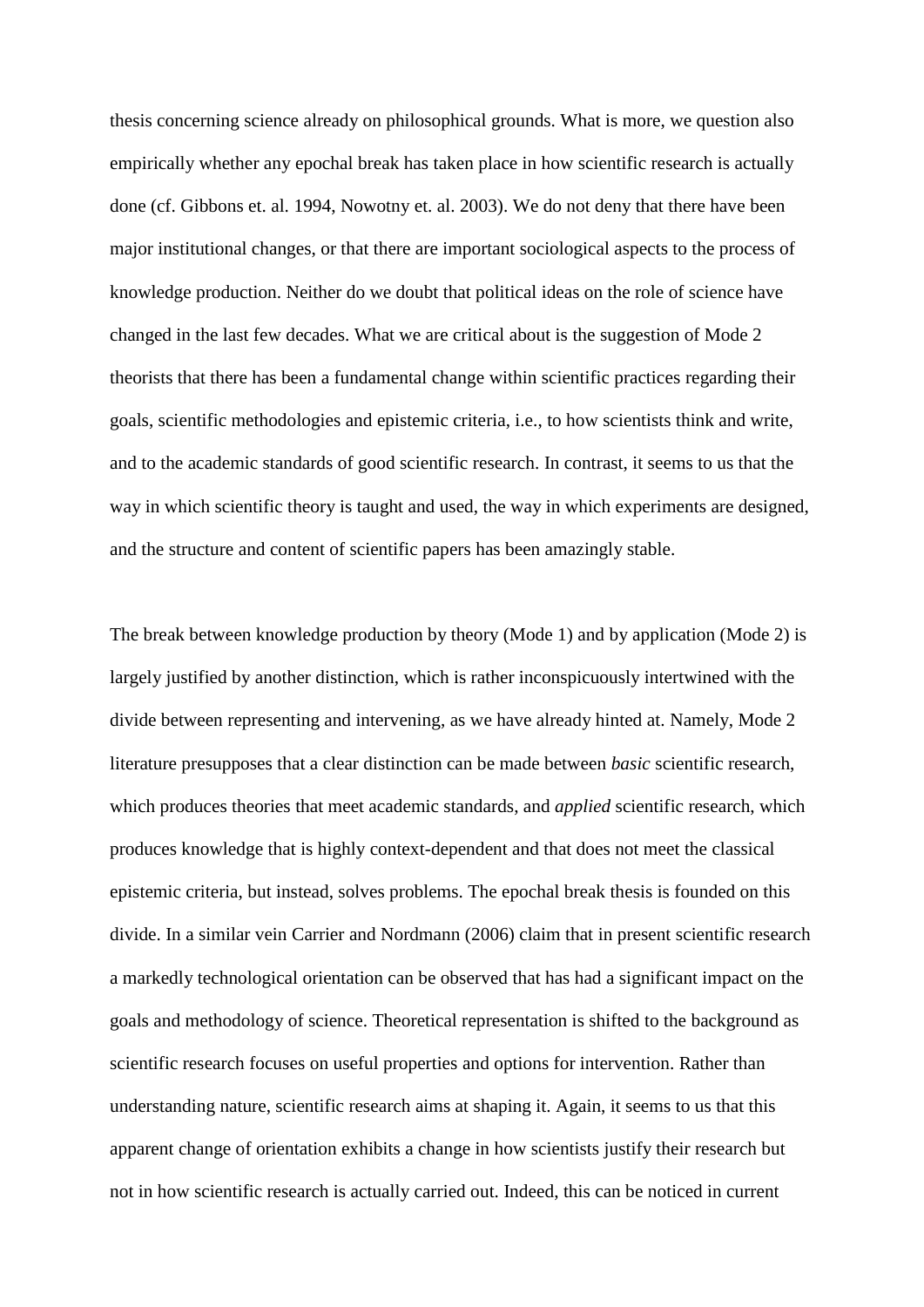research proposals, which are often written as if they were merely oriented at technological applications, making invisible the amount of scientific research that they actually entail.

If anywhere, the alleged recent emergence of the techno-science should most visibly be seen in the engineering sciences. The term "engineering science" goes back at least to the mid 18th century in French, and the term in English was probably first used by W.J. M. Rankine, a Scottish engineer and scientist, in the  $1850$ 's.<sup>7</sup> Also later, in the late 19th and beginning of the 20th century, researchers with an interest in engineering took scientific approaches to technologically produced phenomena (e.g. scientific researchers such as Sadi Carnot and Ludwig Prandtl). Their aim was scientific interpretation of phenomena occurring in, or produced by, technological devices, such as the production of power in heat-engines examined by Carnot, and flow phenomena in technological objects examined by Prandtl, (cf. Boon 2006, Boon and Knuuttila 2009). Engineering education has incorporated such scientific approaches, which has resulted in the present "engineering sciences". Today, engineering science manifests itself in hundreds of thousands of scientific researchers, thousands of scientific research laboratories, and hundreds of specialized scientific journals. Thus the engineering sciences more or less in their present form have existed already longer, yet the putative epochal break was observed first in the 1980's by most proponents of the thesis (see however Schieman in this volume).

We suggest that the supposed break in scientific goals, methodology and epistemic standards is due to what are taken as exemplary examples of research rather than to actual changes in how science is done. Philosophy of science, for instance, used to take physics as its exemplar,

<sup>&</sup>lt;sup>7</sup> We wish to acknowledge David Channell, who gave us valuable information on the history of the notion of "engineering sciences".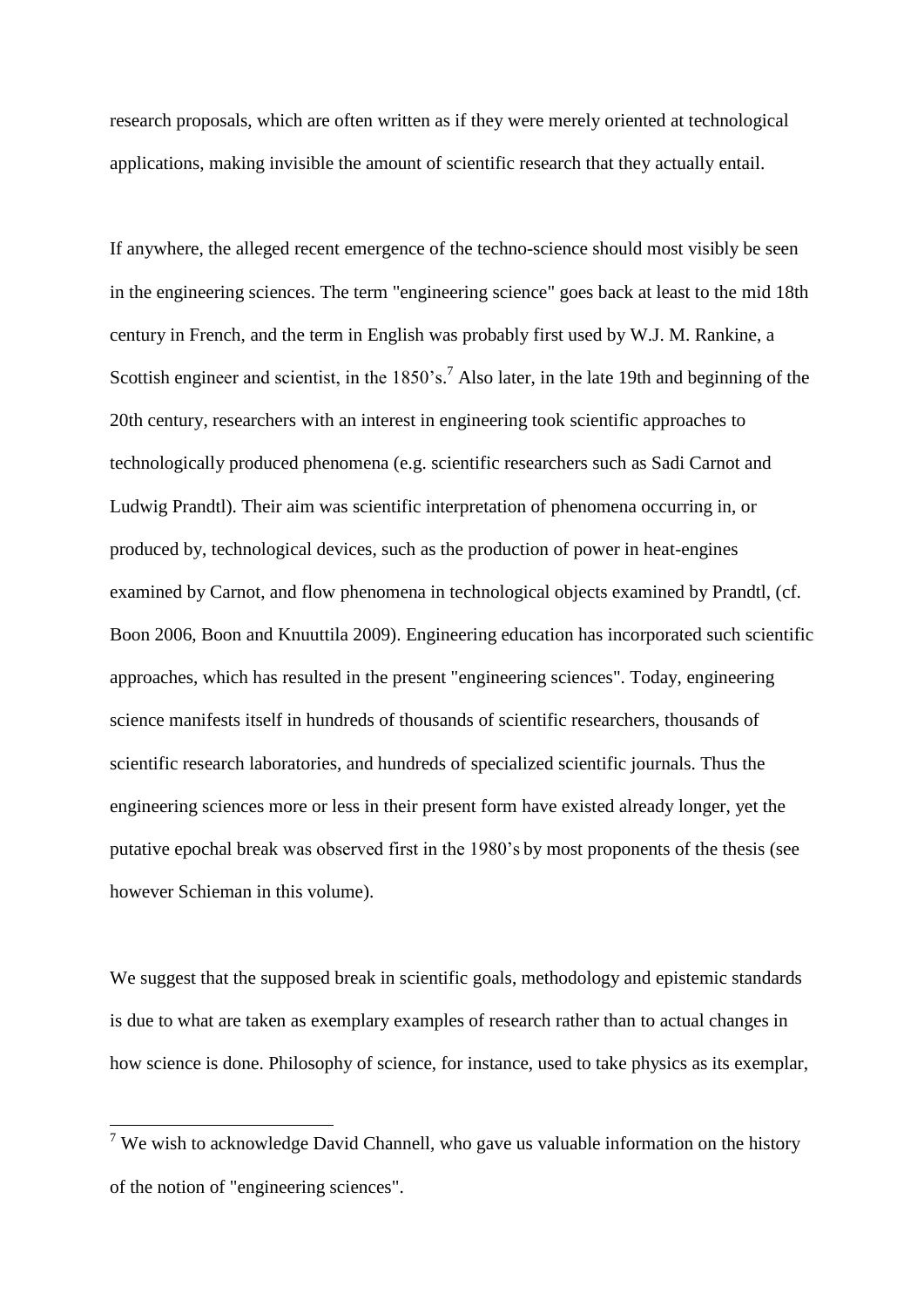in particular its mathematical approach, which however was only a minor part of science. In stressing "the context of application" the Mode 2 theorists in turn tend to take the application oriented "R&D" departments in industry as their exemplar. This change of an exemplar of what counts as research does not legitimize the conclusion that a fundamental change in scientific goals, methodology and criteria has taken place.<sup>8</sup>

As such, the distinction between basic and applied science is much older than Mode 2 theory of knowledge production. Many researchers themselves and especially the popular accounts of science tend to take for granted a distinction between basic scientific research that aims at theories and understanding nature, and applied science that aims at shaping nature by intervention. Wikipedia, for instance, presents a following description of applied physics:

*Applied physics* is a general term for physics which is intended for a particular technological or practical use. "Applied" is distinguished from "pure" by a subtle combination of factors such as the motivation and attitude of researchers and the nature of the relationship to the technology or science that may be affected by the work. It usually differs from *engineering* in that an applied physicist may not be designing something in particular, but rather is *using physics or conducting physics research with the aim of developing new technologies or solving an engineering problem*. ... In other words, applied physics is rooted in the

<sup>8</sup> It is noteworthy that R&D has not been regarded as a scientific research practice in the past accounts of science. Yet, even R&D departments often do scientific research, including the publishing of scientific articles. However, as already mentioned, an important difference lies in how they present their purposes, which is partly determined by the audience to whom they have to justify their activities, such as their company, their peers, the government, the general audience, etc.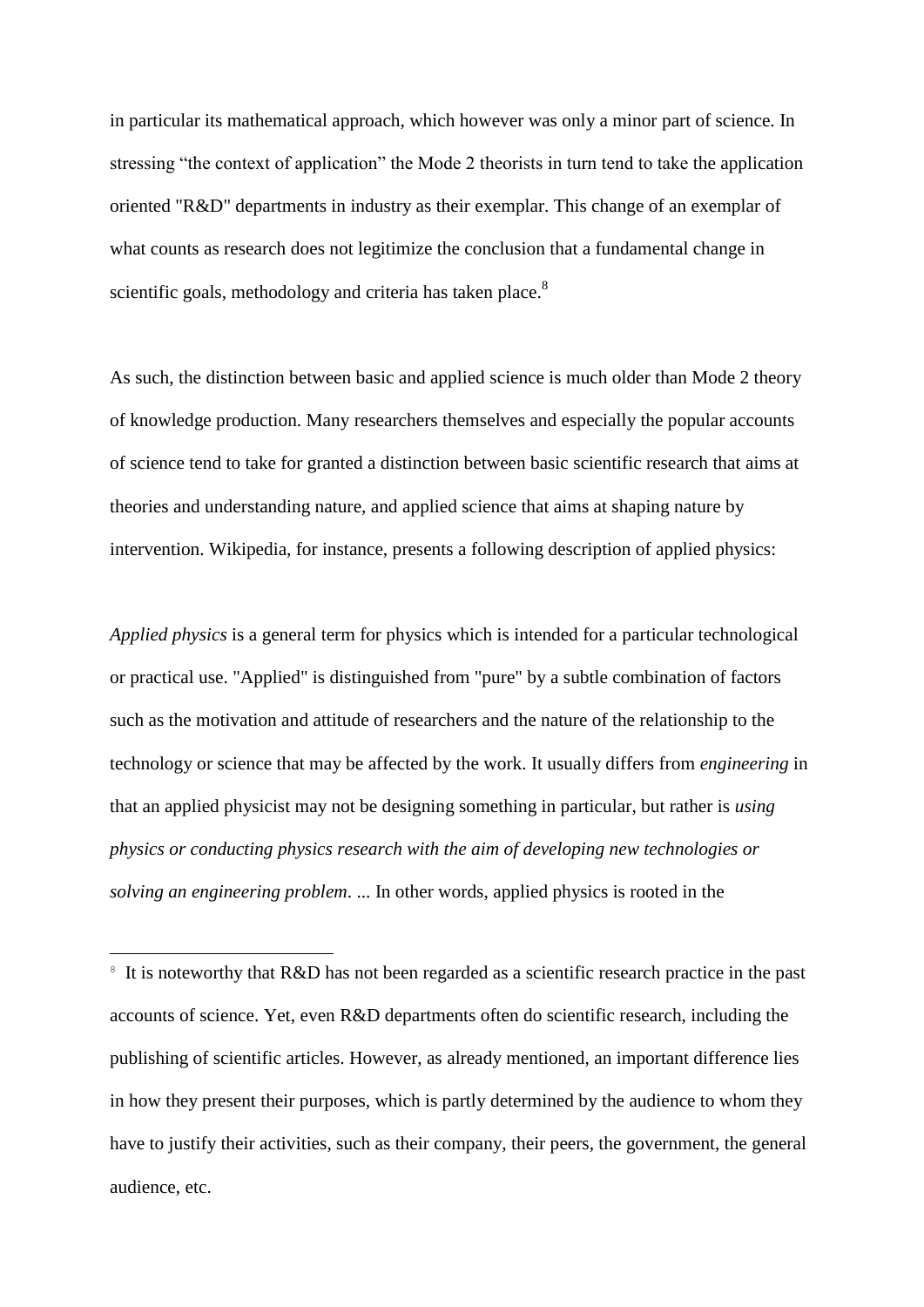fundamental truths and basic concepts of the physical sciences but is concerned with the utilization of these scientific principles in practical devices and systems.<sup>9</sup>

This quote reflects how branches of the engineering sciences are commonly understood: the divide between "applied" and "pure" leaves engineering sciences in the side of applied science. The quote above suggests that scientific principles are simply used in the development of better devices. Although also scientists frequently present their work in this way, it might not give a good characterization of it as scientists often lack appropriate metatheoretical means for observing and describing their research, causing that the traditional picture holds them captive. We suggest an alternative to this picture: the conception of models as epistemic tools fits engineering sciences as well as the "pure" sciences. This is because the possible differences between the two lie rather in the phenomena they are interested in than in their epistemic practices. The engineering sciences develop models of phenomena relevant to technological applications, which, however are not less "deep" than models of phenomena produced in "pure" sciences.

Scientific articles provide a good indicator of the prevalent scientific goals, methodology, and epistemic criteria of engineering sciences. When browsing through journals in different fields of the engineering sciences one quickly learns that scientific models are at the centre of interest. These models aim at yielding scientific understanding of the behavior of devices or the properties of materials. A classic example is how Sadi Carnot in the early nineteenth century translated the functioning of heat engines into a theoretical problem concerning the phenomenon of producing motion by heat. This lead to conceptual novelties and contributed to the consequent development of the thermodynamic theory. Thus scientific research

<sup>&</sup>lt;sup>9</sup> http://en.wikipedia.org/wiki/Applied\_physics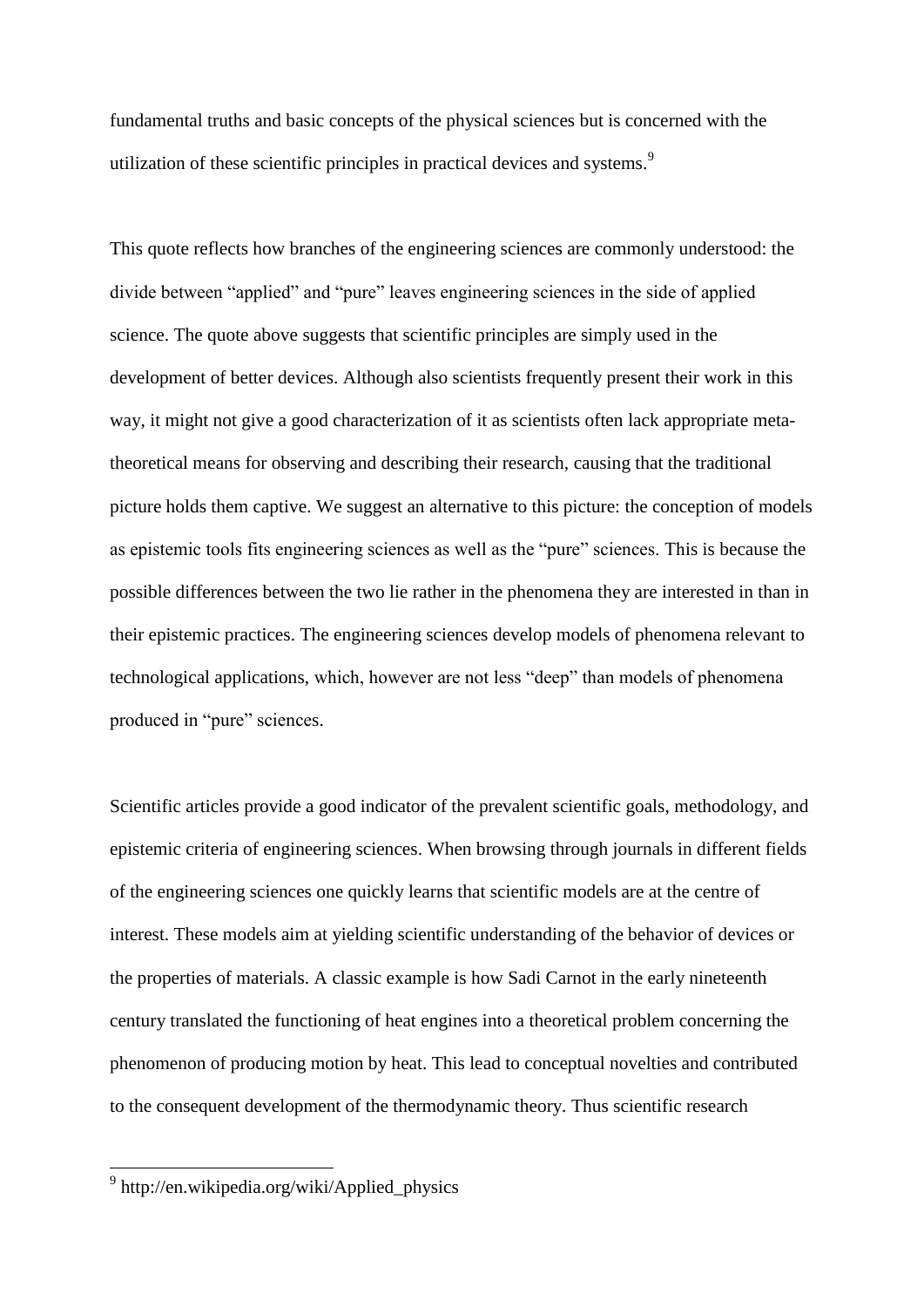pertaining to the functioning of devices need not be fundamentally different from what is commonly understood as "pure" science. (cf. Boon and Knuuttila, 2009; Knuuttila and Boon, forthcoming). Scientific research in chemical engineering provides another example. Very similar to Carnot's approach, scientific researchers in this field proceed by studying the behavior of devices by interpreting them in terms of physical phenomena considered to be relevant to their proper or improper functioning, and then modeling these phenomena. Examples of such modeled phenomena are desirable and undesirable chemical reactions, the transport of liquids, gasses and solids within the device, the transport of chemical compounds by means of fluid flow or diffusion in the fluid, the transport of heat by convection or conduction, and other physical processes such as absorption, dissolution, ionization, precipitation, vaporization and crystallization. In modeling these physical phenomena, usually two different types of scientific models are produced simultaneously: models that present a causal-mechanistic understanding of the phenomenon, and models that present a mathematical description of the phenomenon in terms of relevant physical variables – in this they also resemble other natural sciences (Boon 2006, and Boon 2009)

Consequently, it seems to us that the engineering sciences do not fit very well either with Mode 2 or with Mode 1. In particular, the fact that the engineering sciences aim at *understanding* phenomena makes them to fit better with Mode 1. On the other hand, these phenomena are related to the functioning of devices or materials, which in turn better suits Mode 2. Are then engineering sciences perhaps basic or applied, or neither? We propose that engineering sciences make a case for rejecting the divide between basic and applied sciences. Their scientific goal is usually related to concrete problems, which is in accordance with Mode 2, but within scientific practice their goal is narrowed down to modeling a phenomenon, which aims at understanding it scientifically. That they should proceed in this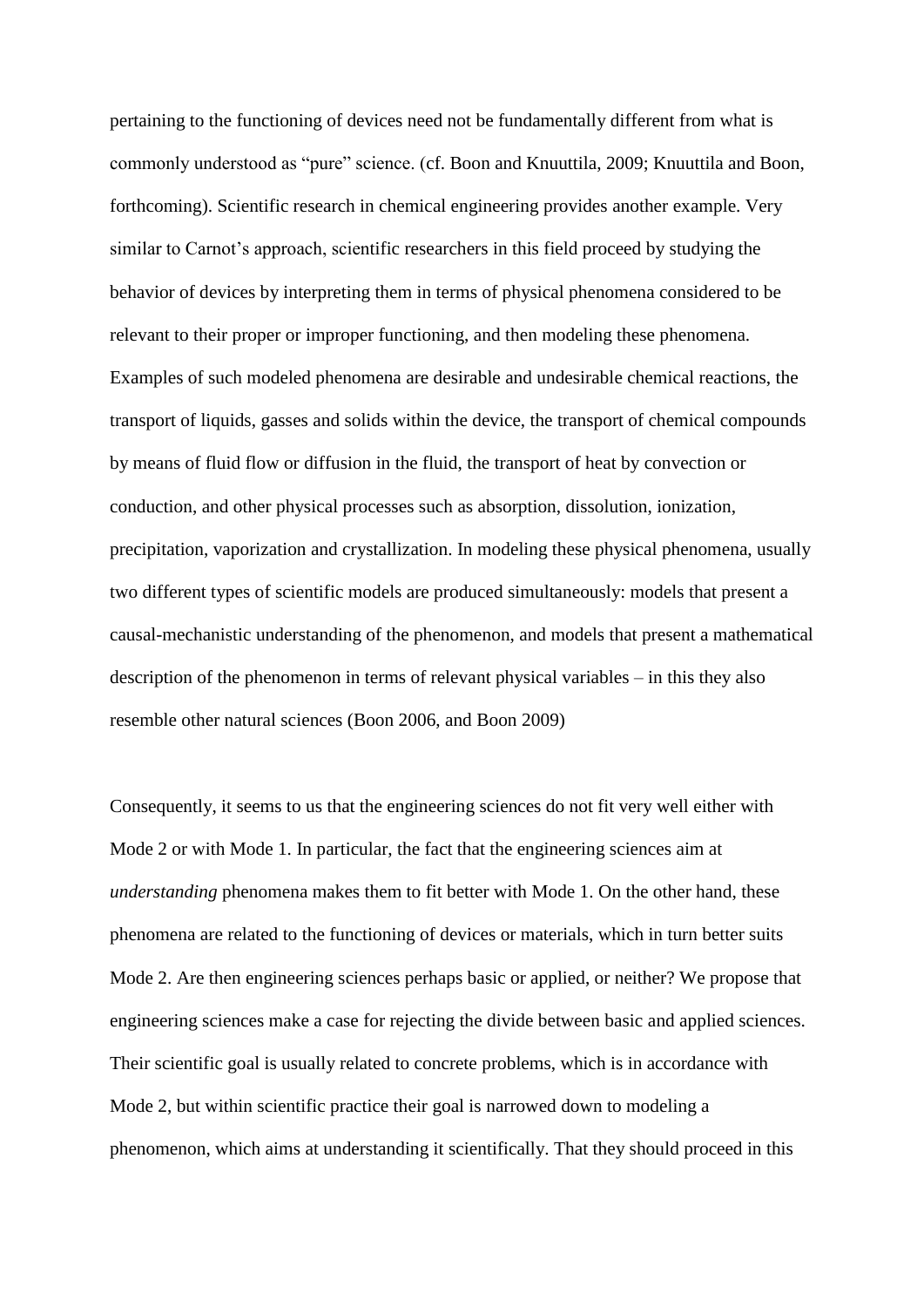way blurs any clear distinction between them and the putative basic sciences, which also aim at getting theoretical grasp of phenomena by modeling.

#### **Conclusion**

We have argued that the very distinctions on which the alleged epochal break between Mode 1 and Mode 2 is built do not hold up closer philosophical or empirical scrutiny. Moreover, neither do they conform even to engineering sciences that should provide the closest case of what is commonly conceptualized as techno-science. This should come as no surprise since most of the claims concerning epochal break are not being based on empirical studies. As any representations are purpose-relative, one might ask what are the purposes for representing the current scientific activity as if an epochal break has taken place there. For us it seems that this claim should be evaluated rather as a piece of political rhetoric than any serious claim about scientific practice. Or, to give it a more favorable reading, one could approach epochal break and the associated Modes as *transdiscursive concepts* that are used to reorganize and guide discourses between the research communities and policymaking.

Transdiscursive concepts aim to mobilize and empower as well as to create social consensus (see Miettinen 2002, 132–141). From this perspective the critical question concerning the alleged epochal break pertains to whether it really succeeds in its self-renowned task of empowering the problem-solving activity as regards the complex problems of the  $21<sup>st</sup>$  century. We doubt that this is the case if only because the vision of scientific practice embedded in it is naïve to say the very least – as we have argued above. Thus we doubt whether any remarkable problem-solving ability is going to result from all those political science-policy measures that are taken in the name of transdisciplinarity. The Mode 2 talk grossly overestimates of what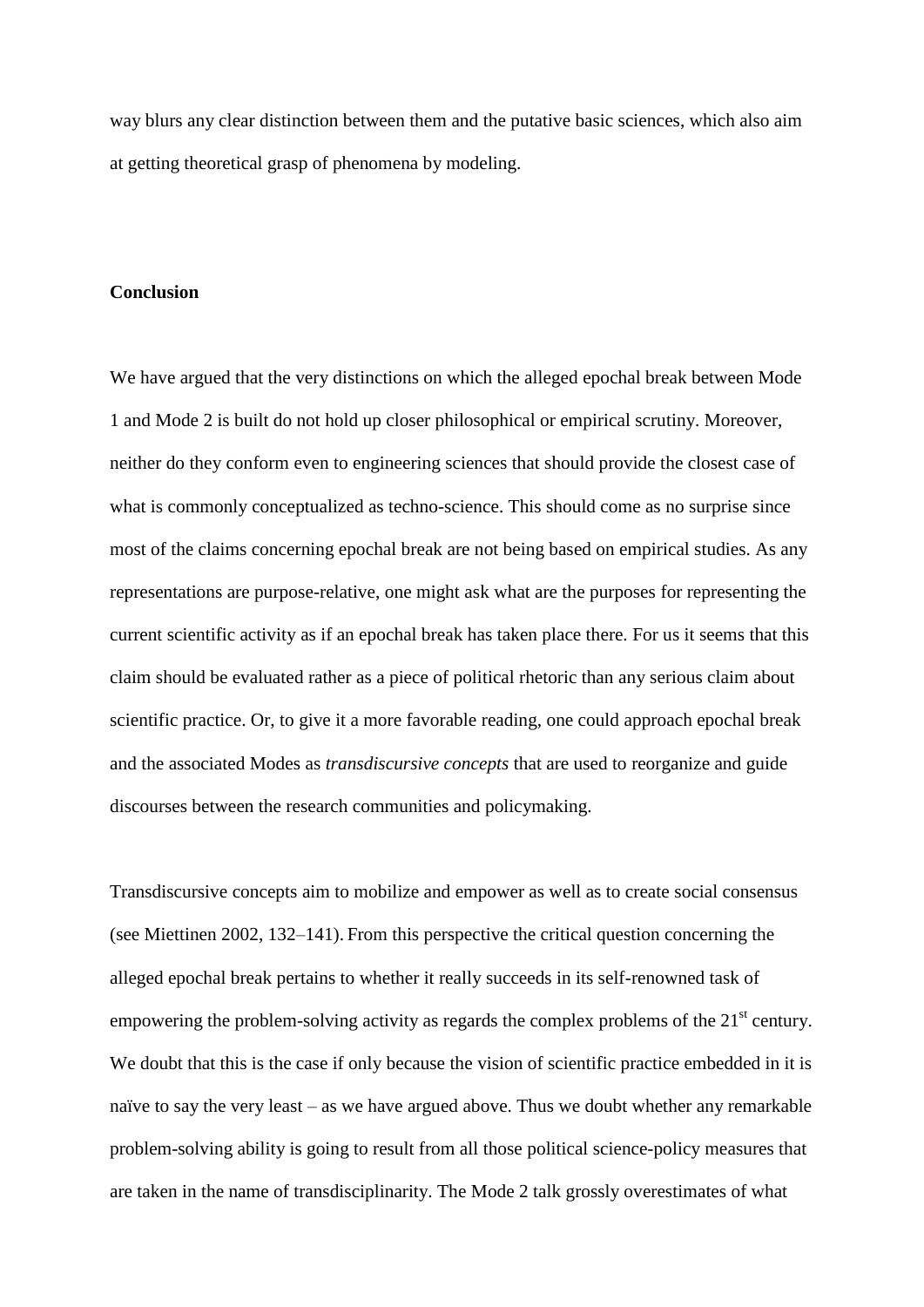scientists can do in the short time spans, that is, to which extent innovative scientific research can be geared to practical problem-solving, and last but not least, it underestimates the real communicative and other difficulties involved in interdisciplinary work. This is not to say that ideologies like these would not have an effect on academic life. They do and we already see them around.

Mode 2 and related policies have offered governmental and business sectors as well as administration and various funders a good justification to exert more pressure on academic sector in terms of (short-term) accountability and commodification. Partly as a result of these pressures universities have turned into multiversities (Kerr 1966) that have taken multiple tasks upon themselves suffering simultaneously from the dearth of funding. As universities have sought to renew their financial base through contract research, educational services, consulting and the commercialization of research results the Mode 2 ideology legitimizes the status quo by offering a rosy vision of the organizational and other changes that are taking place. We wonder if not this development is rather worsening the conditions for any truly innovative research.

### **References**

- Bailer-Jones, D. (2003), "When Scientific Models Represent", *International Studies in the Philosophy of Science* 17, pp. 59-74.
- Boon, M. (2006), "How Science is Applied", *International Studies in the Philosophy of Science* 20(1), pp. 27-47.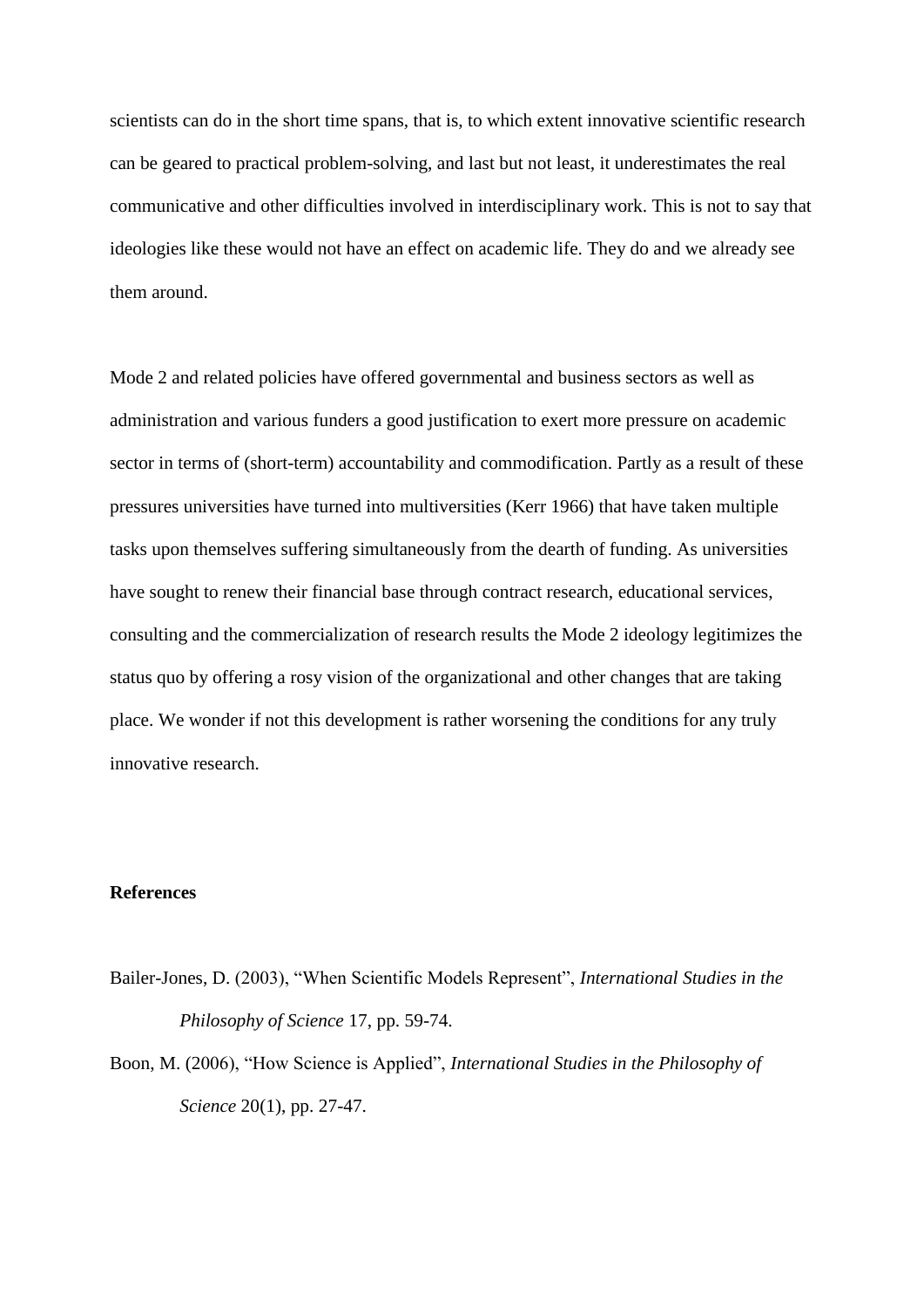- Boon, M. (2009), "Understanding in the Engineering Sciences: Interpretative Structures" in: *Scientific Understanding: Philosophical Perspectives*, H.W. De Regt, S. Leonelli, and K. Eigner. (eds.). University of Pittsburgh Press. pp. 249-270
- Boon, M. and T. Knuuttila (2009), "Models as Epistemic Tools in Engineering Sciences: A Pragmatic Approach.‖ *Handbook of the Philosophy of Technological Sciences*. A. Meijers (ed.). Amsterdam, Elsevier Science. 687-719.
- Carrier M. and A. Nordmann (2006), "Science in the Context of Application: Methodological Change, Conceptual Transformation, Cultural Reorientation" Application for a ZiF-Research Group. ZIF, Bielefeld, Germany.
- French, S. and J. Ladyman (1999), "Reinflating the Semantic Approach", *International Studies in the Philosophy of Science* 13(2), pp. 103-121.
- Frigg, R. (2002), *Models and Representation: Why Structures Are Not Enough*. Measurement in Physics and Economics Discussion Paper Series. London: London School of Economics.
- Giere, R.N. (1988), *Explaining Science: A Cognitive Approach.* Chicago and London: The University of Chicago Press.
- Giere, R.N. (2004), "How Models Are Used to Represent Reality", *Philosophy of Science* (Symposia) 71, pp. 742-752.
- Giere, R. N. (2010), "An Agent-Based Conception of Models and Scientific Representation", *Synthese* 172, 269-281.
- Godfrey-Smith, P. (2006), "The Strategy of Model-Based Science", *Biology and Philosophy* 21, pp. 725-740.
- Hacking, I. (1983), *Representing and Intervening*. Cambridge: Cambridge University Press.
- Humphreys P. (2004), Extending Ourselves. Computational Science, Empiricism and Scientific Method, Oxford: Oxford University Press.

Kerr, C. 1966. *The Uses of the University*. New York: Harper & Row Publishers.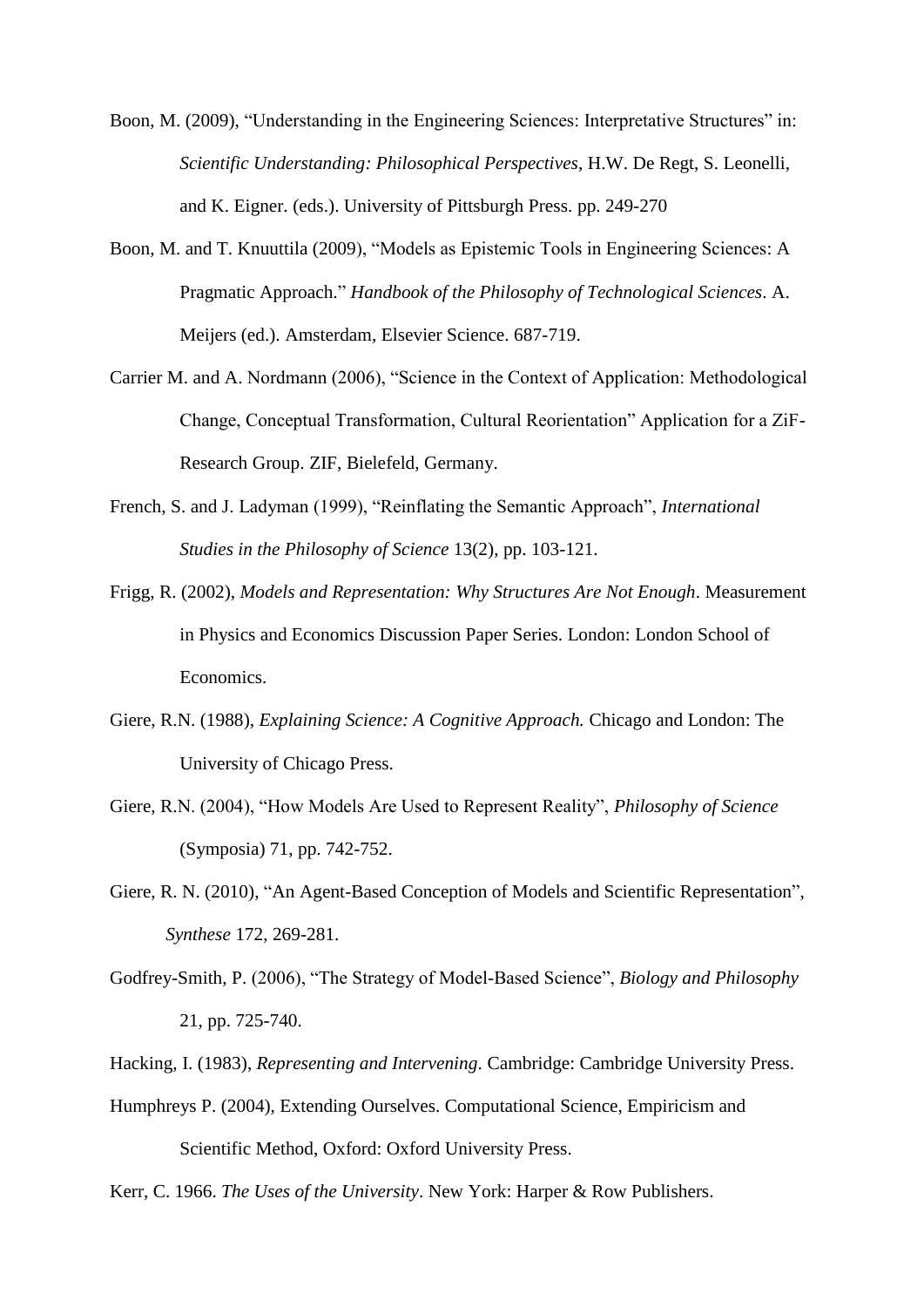- Knuuttila, T. (2005), "Models, Representation, and Mediation", *Philosophy of Science* 72, pp. 1260-1271.
- Knuuttila, T. and M. Boon (forthcoming), "How do Models give us Knowledge? The Case of Carnot's Ideal Heat Engine." *European Journal Philosophy of Science*.
- Knuuttila, T. and M. Merz (2009), "Understanding by Modeling: An Objectual Approach", in Henk de Regt, Sabina Leonelli and Karl Eigner (eds.) *Scientific Understanding: Philosophical Perspectives*. Pittsburgh: University of Pittsburgh Press. pp. 146-168.
- Knuuttila, T. and A. Voutilainen (2003), "A Parser as an Epistemic Artefact: A Material View on Models‖, *Philosophy of Science* 70: 1484–1495.
- Miettinen, R. (2002), *National Innovation System. Scientific Concept or Political Rhetoric?* Helsinki: Edita.
- Morrison, M. (1999), *Models as Autonomous Agents*, in M.S. Morgan and M. Morrison (eds.), *Models as Mediators. Perspectives on Natural and Social Science*. Cambridge: Cambridge University Press, 38-65.
- Morrison, M. and M.S. Morgan (1999b), "Models as Mediating Instruments", in M.S. Morgan and M. Morrison (eds.), *Models as Mediators. Perspectives on Natural and Social Science*. Cambridge: Cambridge University Press, 10-37.
- Nowotny, H., P. Scott and M. Gibbons (2003), "Introduction 'Mode 2' Revisited: The New Production of Knowledge", *Minerva* 41, pp. 179-194.
- Suárez, M. (2003), "Scientific Representation: Against Similarity and Isomorphism", *International Studies in the Philosophy of Science* 17, pp. 225-244.
- Suárez, M. (2004), "An Inferential Conception of Scientific Representation", *Philosophy of Science* (Symposia) 71, pp. 767-779.
- Suárez, M. (2010), "Scientific Representation", *Blackwell's Philosophy Compass* 5, pp. 91-101.
- van Fraassen, B. (1980), *The Scientific Image.* Oxford: Oxford University Press.